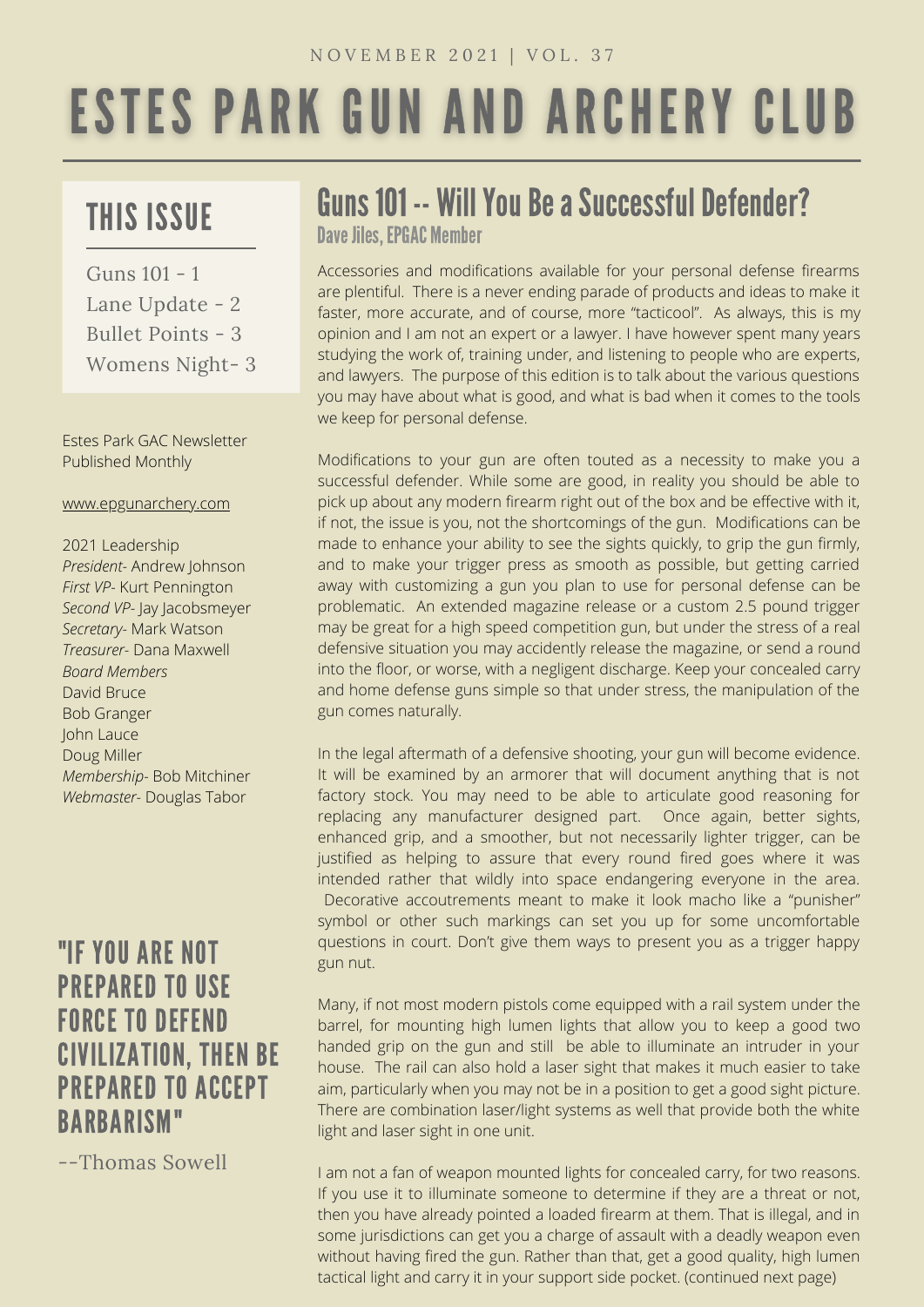

**Back to Basics** (7:38) **Jeff Gonzales**

New gun owners- this is the first video in a series you should watch.

(Click WATCH IT to open the video)

### "MATURITY IS REALIZING HOW MANY THINGS DON'T REQUIRE YOUR COMMENT"

--Unknown

#### **LONG RANGE RULES**

- Rifle calibers of .30 or less only (.308 OK).
- Bullet Velocity of 3000 fps or less at target. but the velocity of 3000 ups of the starting or<br>No steel jacketed, steel core, armor piercing or<br>solid copper bullets allowed. This especially<br>includes "green-tip" XM-855 penetrator<br>ammunition. If the projectile in your ca
- No tracer or incendiary ammunition. The shooters allowed downrange, no shooter<br>placed targets allowed. Law enforcement groups<br>and special events may vary from this rule occasionally
- Violators face expulsion from the club, being banned from the property, payment for target<br>damages and/or prosecution for vandalism.
- Abuse of this rifle range can result in closure of it for all shooters Be Responsible! Think Safety!

View Range Rules on [website](http://epgunarchery.com/Rules.html)

Guns 101 - continued from page 1

That allows you to illuminate a possible threat, temporarily disorient him with the light in his eyes and determine if he is an armed threat, an unarmed beggar, or just some poor guy walking to his car like you. Also, your dominant hand is still free to pull your weapon if needed. The tactical light is a good idea to have on hand at home even if you have a weapon mounted light. Remember gun safety rule #4: be certain of your target and what's behind it. That shadowy figure in the kitchen at night may be your teenage daughter sneaking in past curfew, the family pooch, or your drunken brother that needed a place to sleep it off. Always identify your target.

If you plan to carry concealed, then find a good carry method and good equipment so that it is as comfortable as a good pair of shoes. If your intention is just to keep a gun for protection in the home, find a good secure means of storage that keeps your gun out of the wrong hands, yet is easy for you to access quickly if you need it.

Give serious thought to how you would handle a stranger at your door, a loud "bump in the night", or an outright door kicking home invasion. How long will it take you to access your firearm from where you are at any given time? You could be in bed asleep, in the kitchen making dinner, on the couch watching a movie, or in your hobby room in the basement. Bad guys don't make appointments and they don't care if they are interrupting you, so you need a comprehensive plan.

As you progress from a brand new gun owner you can take your abilities to whatever level you wish. Find good equipment, but do not waste money on nonsense. Train, practice, stay alert, and always have a plan. Consider less lethal options as well, a fight avoided is a fight won.

Stay armed and stay safe.

--Dave

Also, you may have already noticed a different look in the Newsletter. We have a new editor; he has experience with other newsletters and lots of ideas to add good content to this one. He also enjoys writing so you will have something to read besides my ramblings. He is a local businessman, a long time EPGAC member and very active in the community. I am very grateful to Mark Igel for stepping up and taking on the task of making this Newsletter something that people will look forward to reading each month.

### 300 Yard Lane is Open

The new 300 yard lane is open for business. Our new 1" thick steel targets are in place on both the 200 and 300 yard range. Thanks to everyone that played a part in making this happen. Particular appreciation goes to Steve Clark who drove this entire project and did a good deal of the physical work, research, and planning.

New procedures are posted for the long range area, please go over them carefully and be sure you understand them before using the area.